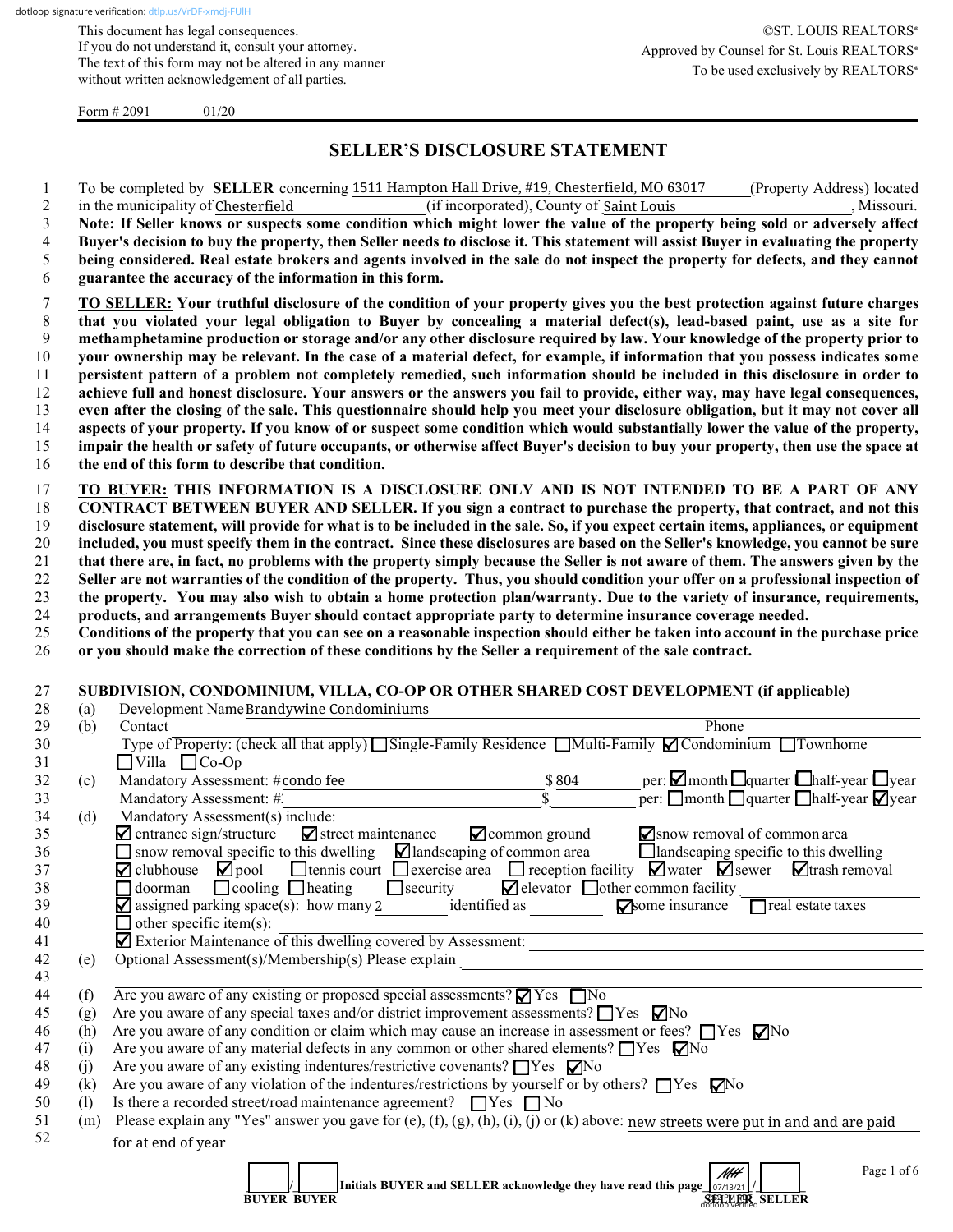dotloop signature verification: [dtlp.us/VrDF-xmdj-FUlH](https://dtlp.us/VrDF-xmdj-FUlH)

| 53  |                | <b>UTILITIES</b>                |                                                                                                                                                     |                                                                           |
|-----|----------------|---------------------------------|-----------------------------------------------------------------------------------------------------------------------------------------------------|---------------------------------------------------------------------------|
| 54  | <b>Utility</b> |                                 | <b>Current Provider</b>                                                                                                                             |                                                                           |
| 55  |                | Gas/Propane:                    |                                                                                                                                                     | if Propane, is tank $\Box$ Owned $\Box$ Leased                            |
| 56  |                | Electric:ameren                 |                                                                                                                                                     |                                                                           |
| 57  | Water:         |                                 |                                                                                                                                                     |                                                                           |
| 58  | Sewer:         |                                 |                                                                                                                                                     |                                                                           |
| 59  | Trash:         |                                 |                                                                                                                                                     |                                                                           |
| 60  |                | Recycle:                        |                                                                                                                                                     |                                                                           |
| 61  |                | Internet: spectrum              |                                                                                                                                                     |                                                                           |
| 62  | Phone:         |                                 |                                                                                                                                                     |                                                                           |
| 63  |                |                                 | HEATING, COOLING AND VENTILATING (Seller is not agreeing that all items checked are being offered for sale.)                                        |                                                                           |
| 64  | (a)            |                                 | Heating Equipment: Ø Forced Air Hot Water Radiators O Steam Radiators O Radiant O Baseboard                                                         |                                                                           |
| 65  | (b)            |                                 | Source of heating: <b>ØElectric</b> Natural Gas <b>□</b> Propane □ Fuel Oil □ Other                                                                 |                                                                           |
| 66  | (c)            |                                 | Type of air conditioning: $\Box$ Central Electric $\Box$ Central Gas $\Box$ Window/Wall (Number of window units )                                   |                                                                           |
| 67  | (d)            |                                 | Areas of house not served by central heating/cooling:                                                                                               |                                                                           |
| 68  | (e)            |                                 | Additional: Humidifier Electronic Air Filter Media Filter Attic Fan Dother:                                                                         |                                                                           |
| 69  | (f)            |                                 | Are you aware of any problems or repairs needed with any item in this section? $\Box$ Yes $\Box$ No If "Yes", please explain                        |                                                                           |
| 70  |                |                                 |                                                                                                                                                     |                                                                           |
| 71  | (g)            | Other details:                  |                                                                                                                                                     |                                                                           |
| 72  |                | <b>FIREPLACE(S)</b>             |                                                                                                                                                     |                                                                           |
| 73  | (a)            |                                 | Type of fireplace: $\Box$ Wood Burning $\Box$ Vented Gas Logs $\Box$ Vent Free Gas Logs $\Box$ Wood Burning Stove $\Box$ Natural Gas $\Box$ Propane |                                                                           |
| 74  | (b)            | Type of flues/venting:          |                                                                                                                                                     |                                                                           |
| 75  |                |                                 | $\blacksquare$ Functional: (properly vented for wood burning and vented gas logs) Number of fireplace(s) 2 Location(s) living room, mb              |                                                                           |
| 76  |                |                                 | Non-Functional: Number of fireplace(s) Location(s) Please explain                                                                                   |                                                                           |
| 77  | (c)            |                                 | Are you aware of any problems or repairs needed with any item in this section? $\Box$ Yes $\Box$ No If "Yes", please explain                        |                                                                           |
| 78  |                |                                 |                                                                                                                                                     |                                                                           |
| 79  |                |                                 | PLUMBING SYSTEM, FIXTURES AND EQUIPMENT; POOL/SPA/POND/LAKE/HOT TUB                                                                                 |                                                                           |
| 80  | (a)            |                                 | Water Heater: Electric Natural Gas Propane Tankless Other:                                                                                          |                                                                           |
| 81  | (b)            |                                 | Ice maker supply line: $\blacksquare$ Yes $\blacksquare$ No                                                                                         |                                                                           |
| 82  | (c)            | Jet Tub: $\Box$ Yes $\nabla$ No |                                                                                                                                                     |                                                                           |
| 83  | (d)            |                                 | Swimming Pool/Spa/Hot Tub: $\Box$ Yes $\nabla$ No                                                                                                   |                                                                           |
| 84  |                |                                 | (If Yes, attach Form #2180, Pool/Spa/Pond/Lake Addendum to Seller's Disclosure Statement)                                                           |                                                                           |
| 85  | (e)            |                                 | Lawn Sprinkler System: $\Box$ Yes $\Box$ No If yes, date of last backflow device inspection certificate:                                            |                                                                           |
| 86  | (f)            |                                 | Are you aware of any problems or repairs needed in the plumbing system? TYes Mo If "Yes", please explain                                            |                                                                           |
| 87  |                |                                 |                                                                                                                                                     |                                                                           |
| 88  |                |                                 | WATER (If well exists, attach Form #2165, Septic/Well Addendum to Seller's Disclosure Statement)                                                    |                                                                           |
| 89  | (a)            |                                 | What is the source of your drinking water? $\blacksquare$ Public $\blacksquare$ Community $\blacksquare$ Well $\blacksquare$ Other (explain)        |                                                                           |
| 90  | (b)            |                                 | If Public, identify the utility company:                                                                                                            |                                                                           |
| 91  | (c)            |                                 | Do you have a softener, filter or other purification system? $\Box$ Yes $\Box$ No $\Box$ Owned $\Box$ Leased/Lease Information                      |                                                                           |
| 92  | (d)            |                                 | Are you aware of any problems relating to the water system including the quality or source of water or any components such as                       |                                                                           |
| 93  |                |                                 | the curb stop box? $\Box$ Yes $\Box$ No If "Yes", please explain                                                                                    |                                                                           |
| 94  |                |                                 | SEWERAGE (If Septic or Aerator exists, attach Form #2165, Septic/Well Addendum to Seller's Disclosure Statement)                                    |                                                                           |
| 95  | (a)            |                                 | What is the type of sewerage system to which the house is connected? $\Box$ Public $\Box$ Private $\Box$ Septic $\Box$ Aerator $\Box$ Other         |                                                                           |
| 96  |                | If "Other" please explain       |                                                                                                                                                     |                                                                           |
| 97  | (b)            |                                 | Is there a sewerage lift system? $\Box$ Yes $\Box$ No If "Yes", is it in good working condition? $\Box$ Yes $\Box$ No                               |                                                                           |
| 98  | (c)            |                                 | When was the septic/aerator system last serviced?                                                                                                   |                                                                           |
| 99  | (d)            |                                 | Are you aware of any leaks, backups, open drain lines or other problems relating to the sewerage system? TYes No                                    |                                                                           |
| 100 |                | If "Yes", please explain        |                                                                                                                                                     |                                                                           |
| 101 |                |                                 | APPLIANCES (Seller is not agreeing that all items checked are being offered for sale.)                                                              |                                                                           |
| 102 | (a)            |                                 | Electrical Appliances and Equipment: $\Box$ Electric Stove/Range/Cook top $\Box$ Oven $\Box$ Built-in Microwave Oven                                |                                                                           |
| 103 |                | ⊿Dishwasher                     | Garbage Disposal<br>Trash Compactor                                                                                                                 | $\blacksquare$ Wired smoke alarms $\blacksquare$ Electric dryer (hook up) |
| 104 |                |                                 | $\blacksquare$ Ceiling Fan(s) $\blacksquare$ Intercom System $\blacksquare$ Central Vacuum System $\blacksquare$ Other                              |                                                                           |
| 105 | (b)            |                                 | Gas Appliances & Equipment: Natural Gas Propane                                                                                                     |                                                                           |
| 106 |                |                                 | □ Oven □ Gas Stove/Range/Cook top □ Exterior Lights □ Barbecue □ Water heater □ Tankless Water Heater                                               |                                                                           |
| 107 |                |                                 | $\Box$ Gas dryer (hook up) $\Box$ Other                                                                                                             |                                                                           |
|     |                |                                 |                                                                                                                                                     |                                                                           |
| 108 | (c)            |                                 | $\Box$ Cable Wiring $\Box$ Phone Wiring $\Box$ Network/Data Wiring<br>Other Equipment: □ TV Antenna                                                 |                                                                           |
| 109 |                |                                 | Number of controls 2<br>$\blacktriangleright$ Electric Garage Door Opener(s)                                                                        |                                                                           |
| 110 |                |                                 | Security Alarm System Owned Leased /Lease information:                                                                                              |                                                                           |
|     |                |                                 | Initials BUYER and SELLER acknowledge they have read this page $\sqrt{0.013421}$                                                                    | $\overline{\mathcal{M}\mathcal{H}}$<br>Page 2 of 6                        |
|     |                |                                 | <b>BUYER BUYER</b>                                                                                                                                  | doubletter SELLER                                                         |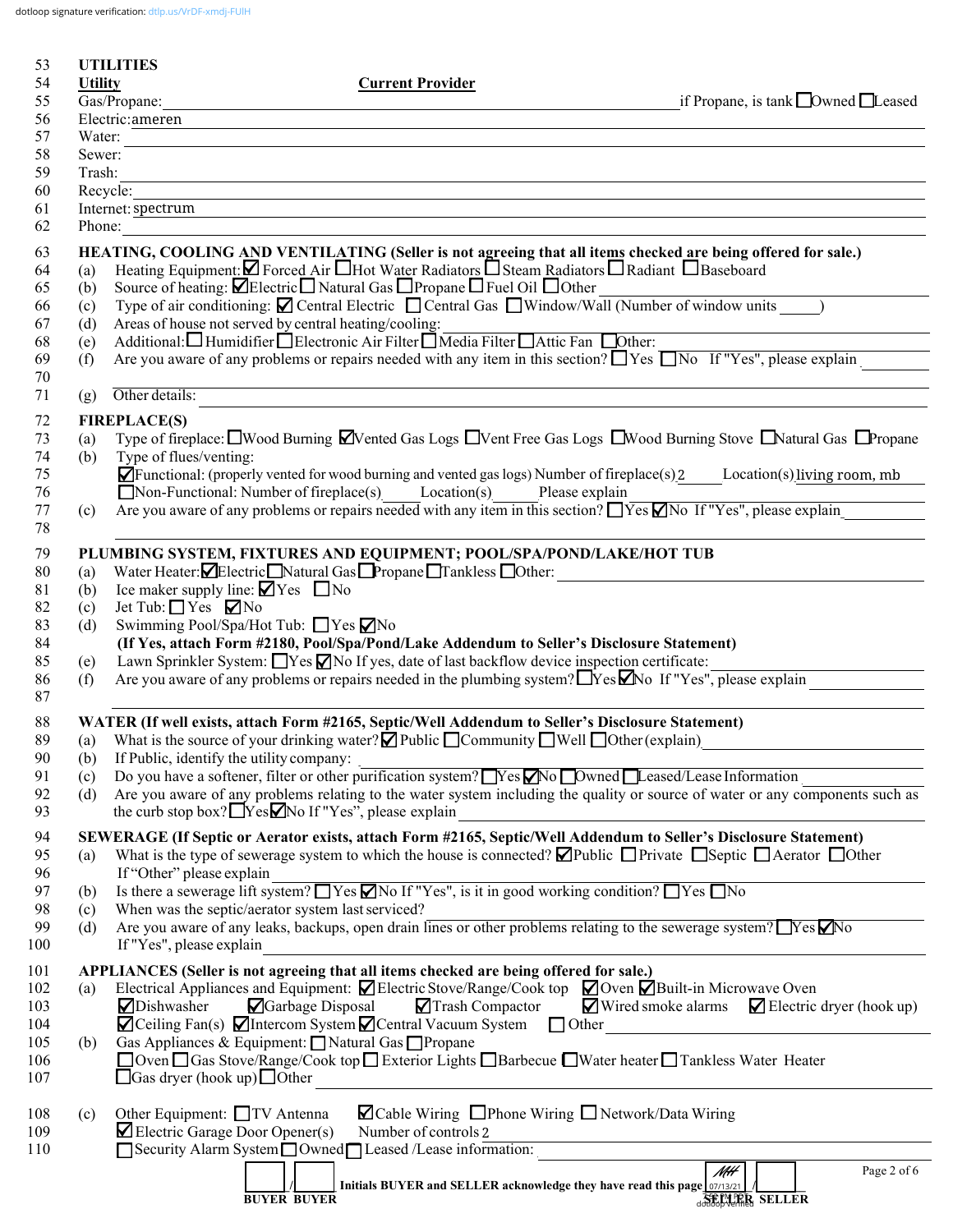|     | $\boxed{\qquad}$ Satellite Dish $\Box$ Owned $\Box$ Leased/LeaseInformation:                                                                                       |
|-----|--------------------------------------------------------------------------------------------------------------------------------------------------------------------|
|     |                                                                                                                                                                    |
| (d) | Are you aware of any items in this section in need of repair or replacement? $\Box$ Yes $\Box$ No If "Yes", please explain                                         |
|     |                                                                                                                                                                    |
|     | <b>ELECTRICAL</b>                                                                                                                                                  |
|     | Type of service panel: $\Box$ Fuses $\Box$ Circuit Breakers $\Box$ Other:<br>(a) Type of wiring: $\Box$ Copper $\Box$ Aluminum $\Box$ Knob and Tube $\Box$ Unknown |
|     |                                                                                                                                                                    |
| (b) | Are you aware of any problems or repairs needed in the electrical system? $\Box$ Yes $\Box$ No If "Yes", please explain                                            |
|     | ROOF, GUTTERS AND DOWNSPOUTS                                                                                                                                       |
| (a) | What is the approximate age of the roof? $2?3?$ Years. Documented? $\blacksquare$ Yes $\blacksquare$ No                                                            |
| (b) | Has the roof ever leaked during your ownership? Yes Mo If "Yes" please explain                                                                                     |
|     |                                                                                                                                                                    |
|     | (c) Has the roof been repaired, recovered or any portion of it replaced or recovered during your ownership? Yes No If "Yes",                                       |
|     | please explain<br>please explain<br>Are you aware of any problems with the roof, gutters or downspouts? No If "Yes", please explain                                |
| (d) |                                                                                                                                                                    |
|     | <b>CONSTRUCTION</b>                                                                                                                                                |
| (a) | Are you aware of any problems with the footing, foundation walls, sub-floor, interior and exterior walls, roof construction,                                       |
|     | decks/porches or other load bearing components? TYes Mo If "Yes" please describe in detail ___________________                                                     |
| (b) | Are you aware of any repairs to any of the building elements listed in (a) above? $\Box$ Yes $\Box$ No If "Yes", please describe the                               |
|     | location, extent, date and name of the person/company who did the repair or control effort                                                                         |
|     |                                                                                                                                                                    |
| (c) | Are you aware that any of the work in (b) above was completed without required permits? $\Box$ Yes $\Box$ No                                                       |
| (d) | List all significant additions, modifications, renovations, & alterations to the property during your ownership:                                                   |
| (e) | Were required permits obtained for the work in (d) above? $\Box$ Yes $\Box$ No                                                                                     |
|     | <b>BASEMENT AND CRAWL SPACE (Complete only if applicable)</b>                                                                                                      |
| (a) | $\Box$ Sump pit $\Box$ Sump pit and pump                                                                                                                           |
| (b) | Stone Cinder Block Wood<br>Type of foundation: □ Concrete                                                                                                          |
| (c) | Are you aware of any dampness, water accumulation or leakage, in the basement or crawl space? No If "Yes", please                                                  |
|     | describe in detail<br><u> 1980 - Johann Stein, marwolaethau a bhann an t-Amhair ann an t-Amhair an t-Amhair an t-Amhair an t-Amhair an</u>                         |
|     |                                                                                                                                                                    |
|     |                                                                                                                                                                    |
| (d) | Are you aware of any repairs or other attempts to control any water or dampness problem in the basement or crawl space?                                            |
|     | $\Box$ Yes $\Box$ No If "Yes", please describe the location, extent, date and name of the person/company who did the repair or control                             |
|     | effort                                                                                                                                                             |
|     | PESTS OR TERMITES/WOOD DESTROYING INSECTS                                                                                                                          |
| (a) | Are you aware of any pests or termites/wood destroying insects impacting the property and improvements? $\Box$ Yes $\Box$ No                                       |
| (b) | Are you aware of any uncorrected damage to the property caused by pests or termites/wood destroying insects? TYes Mo                                               |
| (c) | Is your property currently under a warranty contract by a licensed pest/termite control company? $\Box$ Yes $\Box$ No                                              |
| (d) | Are you aware of any pest/termite control reports for the property? $\Box$ Yes $\Box$ No                                                                           |
| (e) | Are you aware of any pest/termite control treatments to the property? $\Box$ Yes $\Box$ No                                                                         |
| (f) |                                                                                                                                                                    |
|     | <b>SOIL AND DRAINAGE</b>                                                                                                                                           |
| (a) | Are you aware of any fill, expansive soil or sinkholes on the property or that may affect the property? $\Box$ Yes $\Box$ No                                       |
| (b) | Are you aware of any soil, earth movement, flood, drainage or grading problems on the property or that may affect the                                              |
|     | property? $\Box$ Yes $\nabla$ No                                                                                                                                   |
| (c) | Are you aware of any past, present or proposed mining, strip-mining, or any other excavations on the property or that may affect                                   |
|     | the property? $\Box$ Yes $\Box$ No                                                                                                                                 |
| (d) | Are you aware of any Post-construction Stormwater Best Management Practices (BMPs) on the property? (BMPs are private                                              |
|     | stormwater management facilities which include a recorded formal Maintenance Agreement with the Metropolitan Sewer District,                                       |
|     | e.g. retention ponds, rain gardens, sand filters, permeable pavement) $\Box$ Yes $\nabla$ No                                                                       |
| (e) |                                                                                                                                                                    |
|     | and the control of the control of the control of the control of the control of the control of the control of the                                                   |
|     |                                                                                                                                                                    |
|     |                                                                                                                                                                    |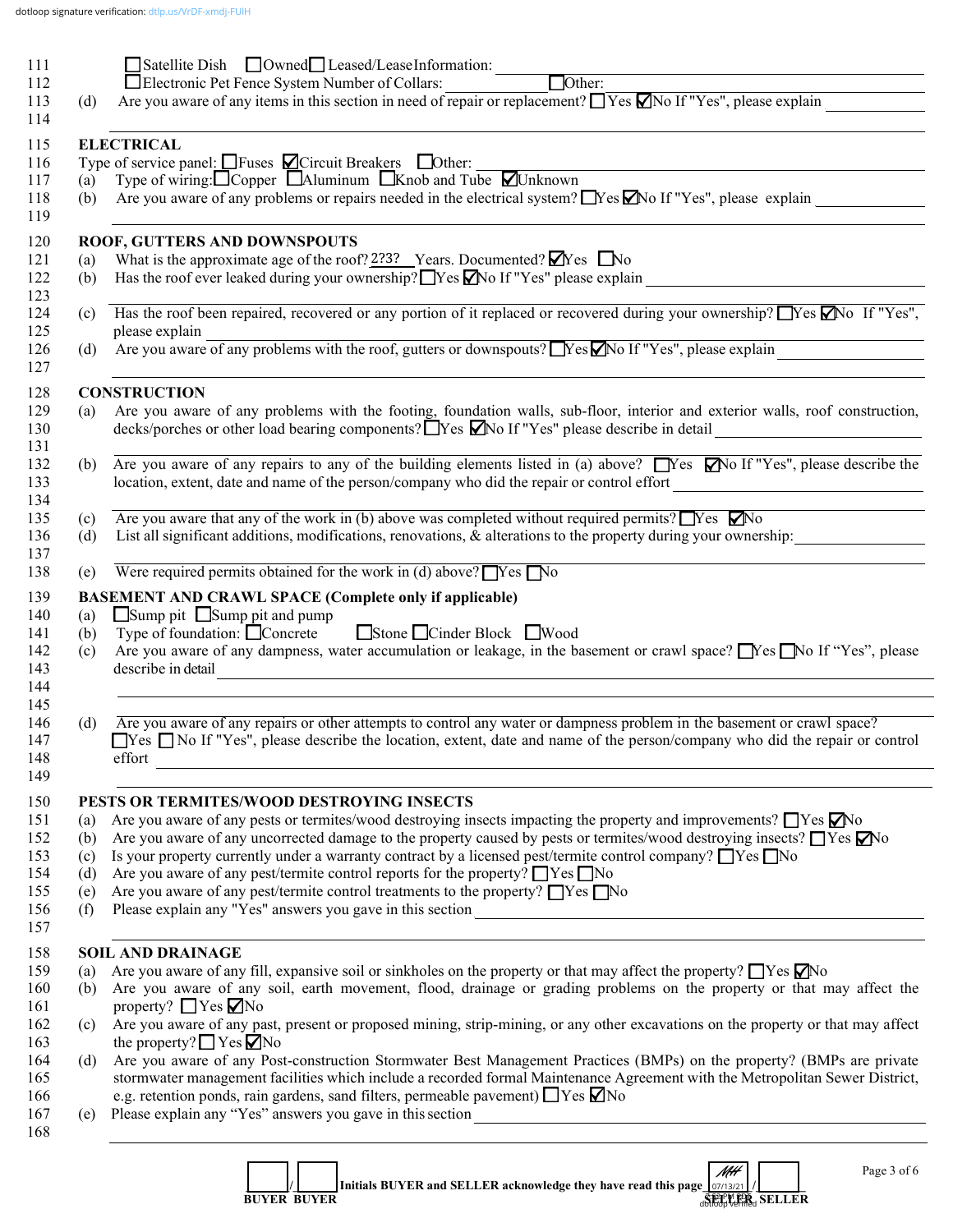### 169 **HAZARDOUS SUBSTANCES/OTHER ENVIRONMENTAL CONCERNS** 170 (a) Lead: (Note: Production of lead-based paint was banned in 1978. See Disclosure of Information and Acknowledgement Lead Based 171 Paint and/or Lead-Based Paint Hazards, form #2049.) 172 (1) Are you aware of the presence of any lead hazards (such as paint, water supply lines, etc.) on the property?  $\Box$  Yes  $\Box$  No 173 (2) Are you aware if it has ever been covered or removed?  $\Box$  Yes  $\Box$  No 174 (3) Are you aware if the property has been tested for lead?  $\Box$  Yes  $\Box$  No 174 (3) Are you aware if the property has been tested for lead?  $\Box$  Yes  $\Box$  No If "Yes", please give date performed, type of test and test results 175 results 176 (4) Please explain any "Yes" answers you gave in this section  $177$

# 178 (b) Asbestos Materials

- 179 (1) Are you aware of the presence of asbestos materials on the property, such as roof shingles, siding, insulation, ceiling, flooring, 180 pipe wrap, etc.?  $\Box$  Yes  $\Box$  No
- 181 (2) Are you aware of any asbestos material that has been encapsulated or removed?  $\Box$  Yes  $\Box$  No
- 182 (3) Are you aware if the property has been tested for the presence of asbestos?  $\Box$  Yes  $\Box$  No If "Yes", please give date performed, 183 type of test and test results

 $185$ 

 $192$ 

184 (4) Please explain any "Yes" answers you gave in this section

# 186 (c) Mold

- 187 (1) Are you aware of the presence of any mold on the property?  $\Box$  Yes  $\Box$  No
- 188 (2) Are you aware of anything with mold on the property that has ever been covered or removed?  $\Box$  Yes  $\Box$  No
- 189 (3) Are you aware if the property has ever been tested for the presence of mold?  $\Box$  Yes  $\Box$  No If "Yes", please give date performed, type of test and test results 190 type of test and test results  $\Box$
- 191 (4) Please explain any "Yes" answers you gave in this section

#### 193 (d) Radon

- 194 (1) Are you aware if the property has been tested for radon gas? TYes No If "Yes", please give date performed, type of test 195 and test results
- 196 (2) Are you aware if the property has ever been mitigated for radon gas?  $\Box$  Yes  $\Box$  No If "Yes", please provide the date and name 197 of the person/company who did the mitigation

# 198 (e) Methamphetamine<br>199 Are vou aware

- Are you aware if the property is or was used as a lab, production or storage site for methamphetamine or was the residence of 200 a person convicted of a crime related to methamphetamine or a derivative controlled substance related thereto?
- 201 **Solution 19 Set in Section 442.606 RSM** requires you to disclose such facts in writing, please explain  $202$

### 203 (f) Waste Disposal Site or Demolition Landfill (permitted or unpermitted)

204 Are you aware of any permitted or unpermitted solid waste disposal site or demolition landfill on the property?  $\Box$  Yes  $\Box$  No 205 If "Yes". Section 260.213 RSMo requires you to disclose the location of any such sit 205 If "Yes", Section 260.213 RSMo requires you to disclose the location of any such site on the property. Please provide such 206 information.

#### $207$ 208 **Note: If Seller checks "Yes", Buyer may be assuming liability to the State for any remedial action at the property.**

209 (g) Radioactive or Hazardous Materials

210 Have you ever received a report stating affirmatively that the property is or was previously contaminated with radioactive material or other hazardous material?  $\Box$  Yes  $\Box$  No If "Yes". Section 442.055 RSMo requires material or other hazardous material?  $\Box$  Yes  $\Box$  No If "Yes", Section 442.055 RSMo requires you to disclose such knowledge 212 in writing. Please provide such information, including a copy of such report, if available.

214 (h) Other Environmental Concerns

215 Are you aware of any other environmental concerns that may affect the property such as polychlorinated biphenyls (PCB's), 216 electro-magnetic fields (EMF's), underground fuel tanks, unused septic or storage tanks, etc.?  $\Box$  Yes  $\Box$  No If "Yes", please 217 explain

 $218$ 

 $213$ 

#### 219 **SURVEY AND ZONING**

- 220 (a) Are you aware of any shared or common features with adjoining properties?  $\Box$  Yes  $\Box$  No
- 221 (b) Are you aware of any rights of way, unrecorded easements, or encroachments, which affect the property?  $\Box$  Yes  $\nabla$  No
- 222 (c) Is any portion of the property located within the 100-year flood hazard area (flood plain)?  $\Box$  Yes  $\Box$  No
- 223 (d) Do you have a survey of the property? Yes **M** No (If "Yes", please attach) Does it include all existing improvements on the 224 property?  $\Box$  Yes  $\Box$  No<br>225 (e) Are you aware of any y
- (e) Are you aware of any violations of local, state, or federal laws/regulations, including zoning, relating to the property?  $\Box$  Yes  $\Box$  No
- 226 (f) Please explain any "Yes" answers you gave in this section  $\frac{227}{\sqrt{2}}$

 $-$ 



| Initials BUYER and SELLER acknowledge they have read this page $\vert_{07/13/21}$ /<br><b>BUYER BUYER</b> | MH<br>s 12 PM PPR<br>dottoop verried | . SELLER |  |
|-----------------------------------------------------------------------------------------------------------|--------------------------------------|----------|--|
|-----------------------------------------------------------------------------------------------------------|--------------------------------------|----------|--|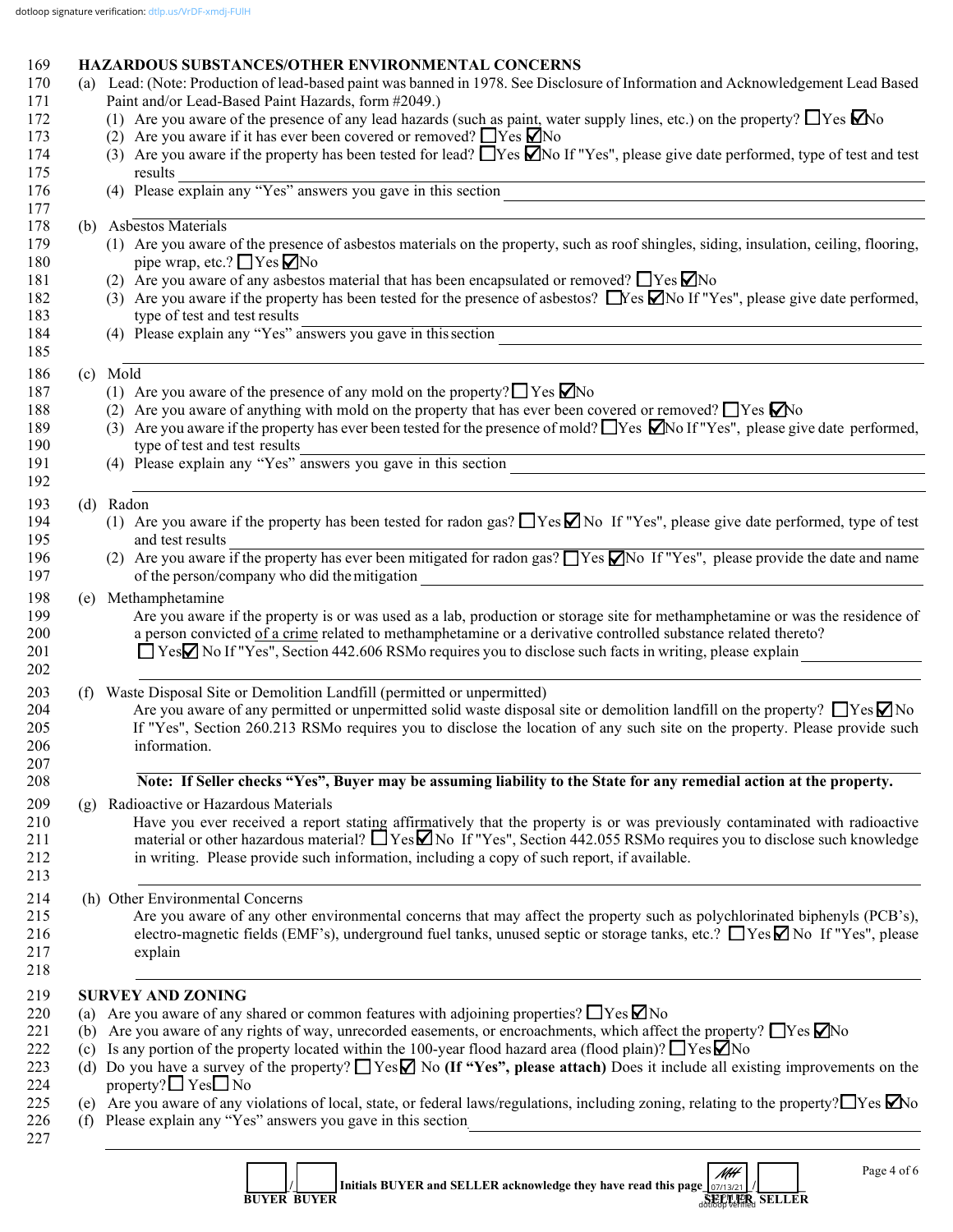#### 228 **INSURANCE**

| 229 Are you aware of any claims that have been filed for damages to the property? $\Box$ Yes $\Box$ No If "Yes", please provide the following |
|-----------------------------------------------------------------------------------------------------------------------------------------------|
| 230 information: date of claim, description of claim, repairs and/or replacements completed                                                   |

|     | <b>MISCELLANEOUS</b>                                                                                                                                                                                                             |
|-----|----------------------------------------------------------------------------------------------------------------------------------------------------------------------------------------------------------------------------------|
|     | (a) The approximate age of the residence is years. The Seller has occupied the property from 01/01/2021<br>to present                                                                                                            |
| (b) | Has the property been continuously occupied during the last twelve months? $\Box$ Yes $\Box$ No If "No", please explain                                                                                                          |
| (c) | Is the property located in an area that requires any compliance inspection(s) including municipality, conservation, fire district or<br>any other required governmental authority? $\Box$ Yes $\Box$ No If "Yes", please explain |
| (d) | Is the property located in an area that requires any specific disclosure(s) from the city or county? $\Box$ Yes $\Box$ No If "Yes", please<br>explain                                                                            |
| (e) | Is the property designated as a historical home or located in a historic district? $\Box$ Yes $\Box$ No If "Yes", please explain                                                                                                 |
| (f) | $\overline{Is$ property tax abated? $\Box$ Yes $\Box$ No Expiration date<br>Attach documentation from taxing authority.                                                                                                          |
| (g) | Are you aware of any pets having been kept in or on the property? $\Box$ Yes $\Box$ No If "Yes" please explain10lb dog                                                                                                           |
| (h) | Is the Buyer being offered a protection plan/home warranty at closing at Seller's expense? No $\Box$ Yes $\Box$ No $(\text{If "Yes"}$ , please attach)                                                                           |
| (i) | Are you aware of any inoperable windows or doors, broken thermal seals, or cracked/broken glass? $\Box$ Yes $\Box$ No                                                                                                            |
| (i) | Are you aware if carpet has been laid over a damaged wood floor? $\Box$ Yes $\nabla$ No                                                                                                                                          |
| (k) | Are you aware of any existing or threatened legal action affecting the property? $\Box$ Yes $\Box$ No                                                                                                                            |
| (1) | Are you aware of any consent required of anyone other than the signer(s) of this form to convey title to the property? $\Box$ Yes $\Box$ No                                                                                      |
| (m) | Please explain any "Yes" answers you gave for $(i)$ , $(j)$ , $(k)$ , or $(l)$ above                                                                                                                                             |

## 255 **Additional Comments:**

## $256$  $257$  $258$  $259$   $\overline{\phantom{a}}$ 260 \_\_\_\_\_\_\_\_\_\_\_\_\_\_\_\_\_\_\_\_\_\_\_\_\_\_\_\_\_\_\_\_\_\_\_\_\_\_\_\_\_\_\_\_\_\_\_\_\_\_\_\_\_\_\_\_\_\_\_\_\_\_\_\_\_\_\_\_\_\_\_\_\_\_\_\_\_\_\_\_\_\_\_\_\_\_\_\_\_\_\_\_\_\_\_\_\_\_\_\_\_\_\_\_\_\_\_\_

261 Seller attaches the following document(s): \_\_\_\_\_\_\_\_\_\_\_\_\_\_\_\_\_\_\_\_\_\_\_\_\_\_\_\_\_\_\_\_\_\_